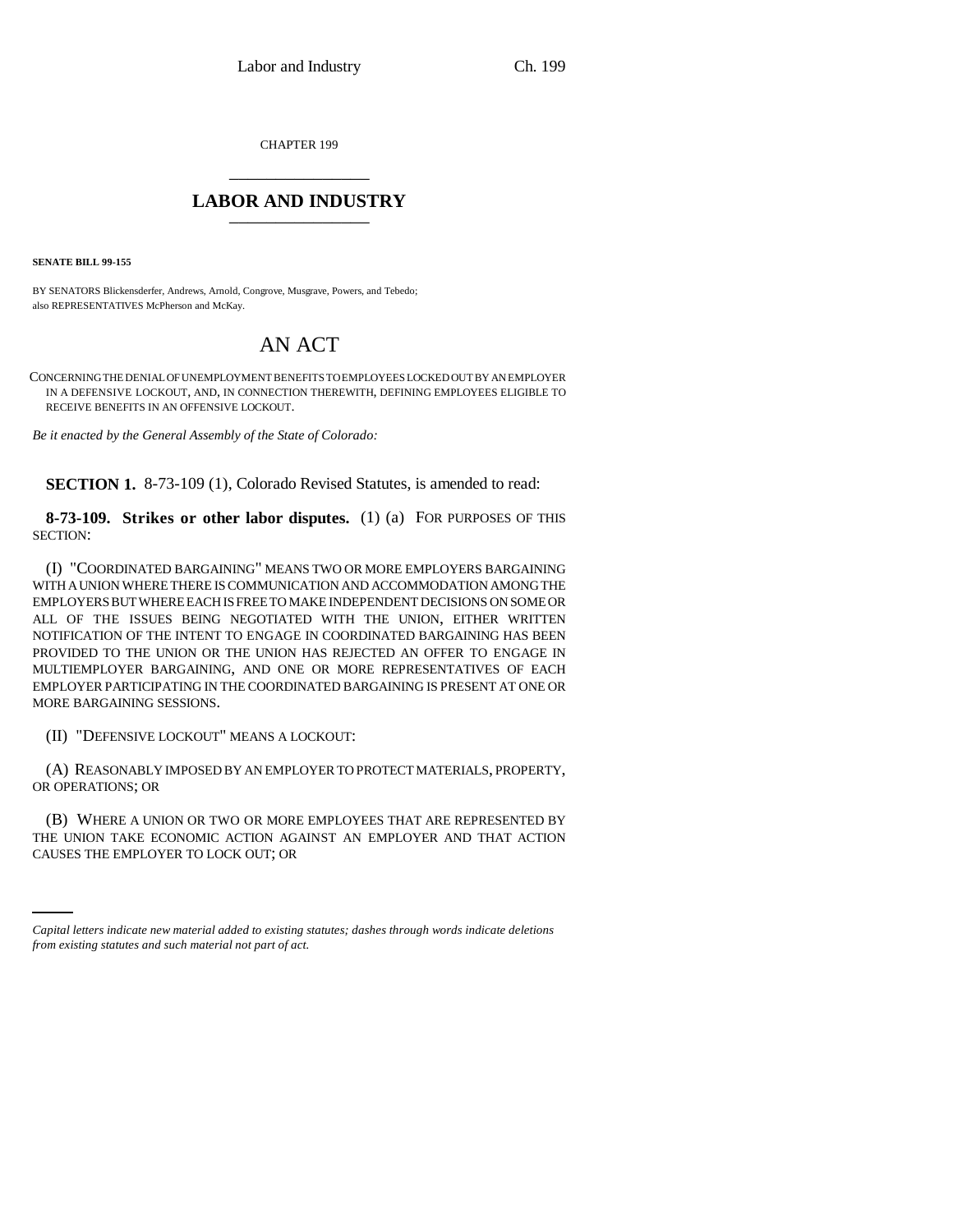## Ch. 199 Labor and Industry

(C) BY ANY MEMBER OF A MULTIEMPLOYER BARGAINING UNIT OR AN EMPLOYER ENGAGED IN COORDINATED BARGAINING WITH ONE OR MORE OTHER EMPLOYERS IF SUCH LOCKOUT IS INITIATED BECAUSE OF A STRIKE OR LABOR DISPUTE INVOLVING ANY MEMBER OF SUCH MULTIEMPLOYER BARGAINING UNIT OR COORDINATED BARGAINING GROUP.

(III) "LOCKOUT" MEANS A REFUSAL BY AN EMPLOYER ENGAGED IN A DISPUTE WITH A UNION TO PERMIT ITS EMPLOYEES TO PERFORM EMPLOYMENT SERVICES.

(IV) "MULTIEMPLOYER BARGAINING UNIT" MEANS ANY GROUP OF TWO OR MORE EMPLOYERS BARGAINING WITH A UNION AS A SINGLE UNIT WITH THE CONSENT OF EACH EMPLOYER AND THE UNION.

(V) "OFFENSIVE LOCKOUT" MEANS ANY LOCKOUT BY AN EMPLOYER THAT DOES NOT SATISFY THE DEFINITION OF A DEFENSIVE LOCKOUT.

(VI) "STRIKE OR LABOR DISPUTE" MEANS THE WITHHOLDING OF EMPLOYMENT SERVICES OR OTHER ECONOMIC ACTION BY TWO OR MORE EMPLOYEES THAT ARE REPRESENTED BY THE UNION DIRECTED AT AN EMPLOYER'S BUSINESS.

(b) An individual is ineligible for unemployment compensation benefits for any week with respect to which the division finds that his OR HER total or partial unemployment is due to a strike or labor dispute in the factory, establishment, or other premises in which he OR SHE was employed and thereafter for such reasonable period of time, if any, as may be necessary for such factory, establishment, or other premises to resume normal operations.

(c) For the purposes of this section, a lockout by any member of a multiemployer bargaining unit OR AN EMPLOYER ENGAGED IN COORDINATED BARGAINING WITH ANOTHER EMPLOYER shall constitute a labor dispute if such lockout was initiated because of a strike or labor dispute involving any member of such multiemployer bargaining unit A DEFENSIVE LOCKOUT. IN ACCORDANCE WITH PARAGRAPH (b) OF THIS SUBSECTION (1), THE EMPLOYEES LAID OFF IN SUCH A DEFENSIVE LOCKOUT ARE INELIGIBLE FOR UNEMPLOYMENT COMPENSATION BENEFITS.

(d) HOWEVER, NOTWITHSTANDING PARAGRAPH (b) OF THIS SUBSECTION (1), IF his OR HER unemployment is due to  $\alpha$  AN OFFENSIVE lockout involving a multiemployer bargaining unit member or otherwise INITIATED BY THE EMPLOYER the individual will not be determined ineligible unless ELIGIBLE FOR UNEMPLOYMENT COMPENSATION BENEFITS. the lockout results from the demands of employees as distinguished from an effort on the part of the employer to deprive the employees of some advantage they already possess.

**SECTION 2. No appropriation.** The general assembly has determined that this act can be implemented within existing appropriations, and therefore no separate appropriation of state moneys is necessary to carry out the purposes of this act.

**SECTION 3. Safety clause.** The general assembly hereby finds, determines,

and declares that this act is necessary for the immediate preservation of the public peace, health, and safety.